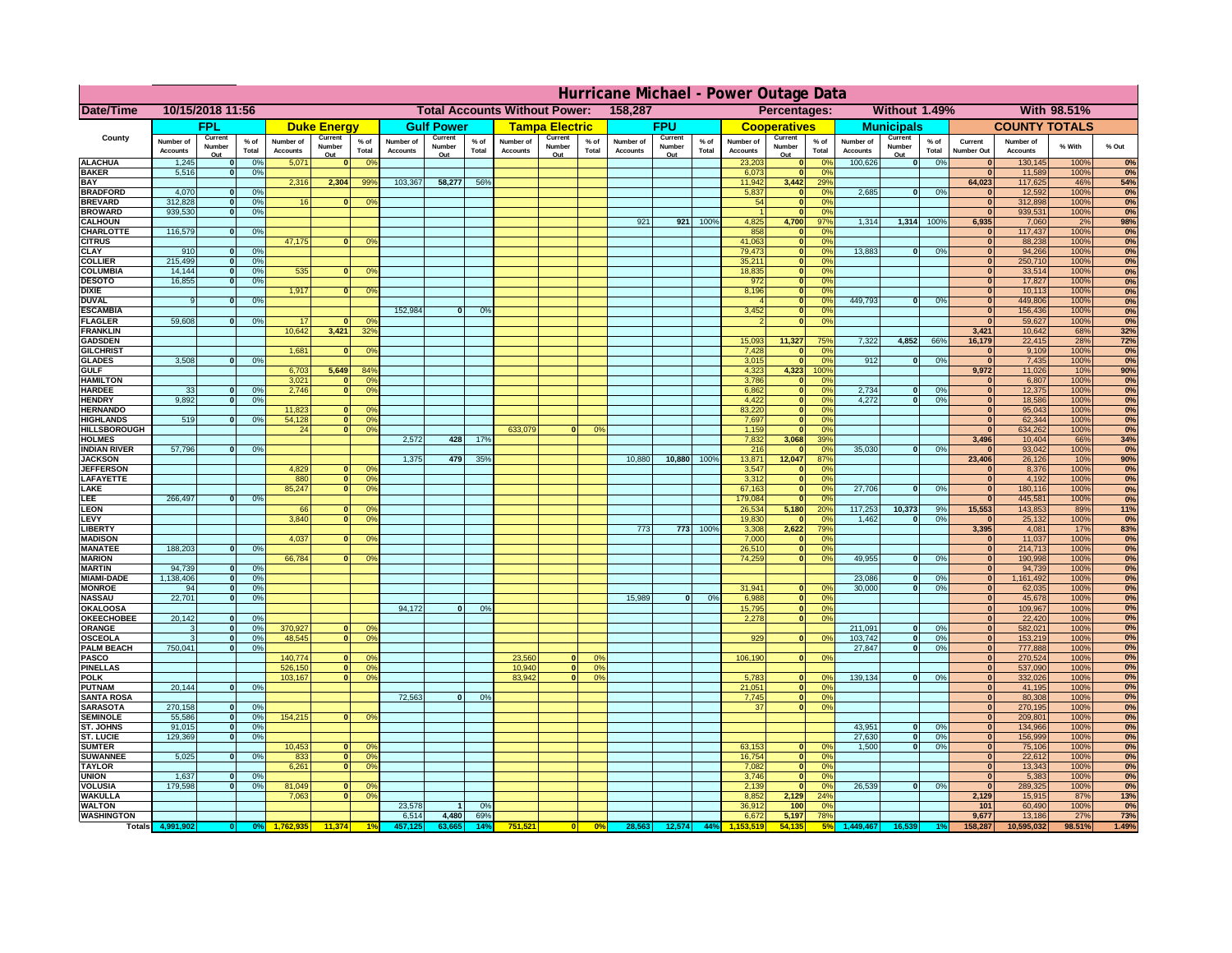# 10/15/2018 11:57 AM Hurricane Michael

| <b>Power Provider</b>                              | <b>County</b>     | <b>Number of Customers</b> | <b>Current Number Out</b> | <b>Outage Percentage</b> | <b>Estimated Restore Time</b> |
|----------------------------------------------------|-------------------|----------------------------|---------------------------|--------------------------|-------------------------------|
|                                                    |                   |                            |                           |                          |                               |
| <b>Gulf Power Company</b>                          | BAY               | 103,367                    | 58,277                    | 56.38%                   | >5 days                       |
| West Florida Electric Cooperative, Inc.            | <b>JACKSON</b>    | 13,824                     | 12,000                    | 86.81%                   | >5 days                       |
| Talquin Electric Cooperative, Inc.                 | <b>GADSDEN</b>    | 15,093                     | 11,327                    | 75.05%                   | >5 days                       |
| Florida Public Utilities Corporation               | <b>JACKSON</b>    | 10,880                     | 10,880                    | 100.00%                  | >5 days                       |
| City of Tallahassee                                | LEON              | 117,253                    | 10,373                    | 8.85%                    | $>72$                         |
| Duke Energy                                        | GULF              | 6,703                      | 5,649                     | 84.28%                   | $>72$                         |
| Talquin Electric Cooperative, Inc.                 | LEON              | 26,534                     | 5,180                     | 19.52%                   | >5 days                       |
| <b>Gulf Power Company</b>                          | WASHINGTON        | 6,514                      | 4,480                     | 68.77%                   | 72                            |
| Gulf Coast Electric Cooperative, Inc.              | <b>GULF</b>       | 4,323                      | 4,323                     | 100.00%                  | >5 days                       |
| City of Quincy                                     | <b>GADSDEN</b>    | 4,768                      | 3,989                     | 83.66%                   | >5 days                       |
|                                                    |                   |                            |                           |                          |                               |
| West Florida Electric Cooperative, Inc.            | <b>WASHINGTON</b> | 4,235                      | 3,960                     | 93.51%                   | >5 days                       |
| Gulf Coast Electric Cooperative, Inc.              | BAY               | 11,942                     | 3,442                     | 28.82%                   | >5 days                       |
| Duke Energy                                        | <b>FRANKLIN</b>   | 10,642                     | 3,421                     | 32.15%                   | 72                            |
| West Florida Electric Cooperative, Inc.            | <b>HOLMES</b>     | 7,539                      | 3,068                     | 40.70%                   | >5 days                       |
| West Florida Electric Cooperative, Inc.            | CALHOUN           | 2,977                      | 2,852                     | 95.80%                   | >5 days                       |
| Talquin Electric Cooperative, Inc.                 | LIBERTY           | 3,308                      | 2,622                     | 79.26%                   | >5 days                       |
| <b>Duke Energy</b>                                 | BAY               | 2,316                      | 2,304                     | 99.48%                   | <b>TBD</b>                    |
| Talquin Electric Cooperative, Inc.                 | WAKULLA           | 8,852                      | 2,129                     | 24.05%                   | >5 days                       |
| Gulf Coast Electric Cooperative, Inc.              | CALHOUN           | 1,848                      | 1,848                     | 100.00%                  | >5 days                       |
|                                                    |                   |                            |                           |                          |                               |
| City of Blountstown                                | CALHOUN           | 1,314                      | 1,314                     | 100.00%                  | >5 days                       |
| Gulf Coast Electric Cooperative, Inc.              | <b>WASHINGTON</b> | 2,437                      | 1,237                     | 50.76%                   | >5 days                       |
| Florida Public Utilities Corporation               | CALHOUN           | 921                        | 921                       | 100.00%                  | >5 days                       |
| Chattahoochee Electric                             | <b>GADSDEN</b>    | 1,163                      | 863                       | 74.20%                   | >5 days                       |
| Florida Public Utilities Corporation               | LIBERTY           | 773                        | 773                       | 100.00%                  | >5 days                       |
| <b>Gulf Power Company</b>                          | <b>JACKSON</b>    | 1,375                      | 479                       | 34.84%                   | 72                            |
| <b>Gulf Power Company</b>                          | <b>HOLMES</b>     | 2,572                      | 428                       | 16.64%                   | 72                            |
|                                                    |                   | 100                        |                           |                          |                               |
| Gulf Coast Electric Cooperative, Inc.              | <b>WALTON</b>     |                            | 100                       | 100.00%                  | >5 days                       |
| Gulf Coast Electric Cooperative, Inc.              | <b>JACKSON</b>    | 47                         | 47                        | 100.00%                  | >5 days                       |
| <b>Gulf Power Company</b>                          | <b>WALTON</b>     | 23,578                     | $\mathbf{1}$              | 0.00%                    | Restored                      |
| Central Florida Electric Cooperative               | <b>ALACHUA</b>    | 875                        | $\mathbf 0$               | 0.00%                    | TBD                           |
| City of Alachua                                    | <b>ALACHUA</b>    | 4,426                      | $\mathbf 0$               | 0.00%                    | <b>TBD</b>                    |
| City of Newberry                                   | <b>ALACHUA</b>    | 1,727                      | $\mathbf 0$               | 0.00%                    | TBD                           |
| Clay Electric Cooperative                          | <b>ALACHUA</b>    | 22,328                     | $\mathbf 0$               | 0.00%                    | <b>TBD</b>                    |
| Duke Energy                                        | <b>ALACHUA</b>    | 5,071                      | $\mathbf 0$               | 0.00%                    | Restored                      |
|                                                    | <b>ALACHUA</b>    | 1,245                      | $\mathbf 0$               | 0.00%                    | <b>TBD</b>                    |
| Florida Power and Light Company                    |                   |                            |                           |                          |                               |
| Gainesville (Gainesville Regional Utilities - GRU) | <b>ALACHUA</b>    | 94,473                     | $\mathbf 0$               | 0.00%                    | TBD                           |
| Clay Electric Cooperative                          | <b>BAKER</b>      | 2,476                      | $\mathbf 0$               | 0.00%                    | <b>TBD</b>                    |
| Florida Power and Light Company                    | <b>BAKER</b>      | 5,516                      | $\mathbf 0$               | 0.00%                    | TBD                           |
| City of Starke                                     | <b>BRADFORD</b>   | 2,685                      | $\mathbf 0$               | 0.00%                    | <b>TBD</b>                    |
| Clay Electric Cooperative                          | <b>BRADFORD</b>   | 5,837                      | $\pmb{0}$                 | 0.00%                    | TBD                           |
| Florida Power and Light Company                    | <b>BRADFORD</b>   | 4,070                      | $\mathbf 0$               | 0.00%                    | <b>TBD</b>                    |
| Duke Energy                                        | <b>BREVARD</b>    | 16                         | $\mathbf 0$               | 0.00%                    | Restored                      |
| Florida Power and Light Company                    | <b>BREVARD</b>    | 312,828                    | $\mathbf 0$               | 0.00%                    | <b>TBD</b>                    |
|                                                    |                   |                            |                           |                          |                               |
| Peace River Electric Cooperative, Inc.             | <b>BREVARD</b>    | 54                         | $\mathbf 0$               | 0.00%                    | TBD                           |
| Florida Power and Light Company                    | <b>BROWARD</b>    | 939,530                    | $\mathbf 0$               | 0.00%                    | <b>TBD</b>                    |
| Lee County Electric Cooperative                    | <b>BROWARD</b>    | $\mathbf{1}$               | $\mathbf 0$               | 0.00%                    | TBD                           |
| Florida Power and Light Company                    | <b>CHARLOTTE</b>  | 116,579                    | $\mathbf 0$               | 0.00%                    | <b>TBD</b>                    |
| Lee County Electric Cooperative                    | CHARLOTTE         | 858                        | $\mathbf 0$               | 0.00%                    | TBD                           |
| <b>Duke Energy</b>                                 | <b>CITRUS</b>     | 47,175                     | $\mathbf 0$               | 0.00%                    | Restored                      |
| Sumter Electric Cooperative, Inc.                  | <b>CITRUS</b>     | 15,415                     | $\mathbf 0$               | 0.00%                    | TBD                           |
| Withlacoochee River Electric Cooperative, Inc.     | <b>CITRUS</b>     | 25,648                     | $\mathbf 0$               | 0.00%                    | <b>TBD</b>                    |
| Clay Electric Cooperative                          | <b>CLAY</b>       |                            | $\mathbf 0$               | 0.00%                    | TBD                           |
|                                                    |                   | 79,473                     |                           |                          |                               |
| Florida Power and Light Company                    | <b>CLAY</b>       | 910                        | $\mathbf 0$               | 0.00%                    | <b>TBD</b>                    |
| Green Cove Springs Electric                        | <b>CLAY</b>       | 3,889                      | $\mathbf 0$               | 0.00%                    | TBD                           |
| Jacksonville (JEA)                                 | <b>CLAY</b>       | 9,994                      | $\mathbf 0$               | 0.00%                    | <b>TBD</b>                    |
| Florida Power and Light Company                    | COLLIER           | 215,499                    | $\mathbf 0$               | 0.00%                    | TBD                           |
| Lee County Electric Cooperative                    | <b>COLLIER</b>    | 35,211                     | $\mathbf 0$               | 0.00%                    | <b>TBD</b>                    |
| Clay Electric Cooperative                          | COLUMBIA          | 16,922                     | $\mathbf 0$               | 0.00%                    | TBD                           |
| Duke Energy                                        | <b>COLUMBIA</b>   | 535                        | $\mathbf 0$               | 0.00%                    | Restored                      |
| Florida Power and Light Company                    | COLUMBIA          | 14,144                     | $\mathbf 0$               | 0.00%                    | <b>TBD</b>                    |
| Suwannee Valley Electric Cooperative, Inc.         | <b>COLUMBIA</b>   | 1,913                      | $\mathbf 0$               | 0.00%                    | Restored                      |
|                                                    |                   |                            |                           |                          |                               |
| Florida Power and Light Company                    | <b>DESOTO</b>     | 16,855                     | $\mathbf 0$               | 0.00%                    | TBD                           |
| Peace River Electric Cooperative, Inc.             | <b>DESOTO</b>     | 972                        | $\mathbf 0$               | 0.00%                    | <b>TBD</b>                    |
| Central Florida Electric Cooperative               | <b>DIXIE</b>      | 7,595                      | $\pmb{0}$                 | 0.00%                    | TBD                           |
| Duke Energy                                        | <b>DIXIE</b>      | 1,917                      | $\mathbf 0$               | 0.00%                    | Restored                      |
| Tri-County Electric Cooperative                    | <b>DIXIE</b>      | 601                        | $\mathbf 0$               | 0.00%                    | <b>TBD</b>                    |
| Clay Electric Cooperative                          | <b>DUVAL</b>      | $\overline{4}$             | $\mathbf 0$               | 0.00%                    | <b>TBD</b>                    |
| Florida Power and Light Company                    | <b>DUVAL</b>      | 9                          | $\mathbf 0$               | 0.00%                    | <b>TBD</b>                    |
| Jacksonville (JEA)                                 | <b>DUVAL</b>      | 430,918                    | $\mathbf 0$               | 0.00%                    | <b>TBD</b>                    |
|                                                    |                   |                            |                           |                          |                               |
| Jacksonville Beach (Beaches Energy Services)       | <b>DUVAL</b>      | 18,875                     | $\mathbf 0$               | 0.00%                    | TBD                           |
| Escambia River Electric Cooperative, Inc.          | <b>ESCAMBIA</b>   | 3,452                      | $\mathbf 0$               | 0.00%                    | <b>TBD</b>                    |
| <b>Gulf Power Company</b>                          | ESCAMBIA          | 152,984                    | $\mathbf 0$               | 0.00%                    | Restored                      |
| Clay Electric Cooperative                          | <b>FLAGLER</b>    | $\overline{2}$             | $\mathbf 0$               | 0.00%                    | <b>TBD</b>                    |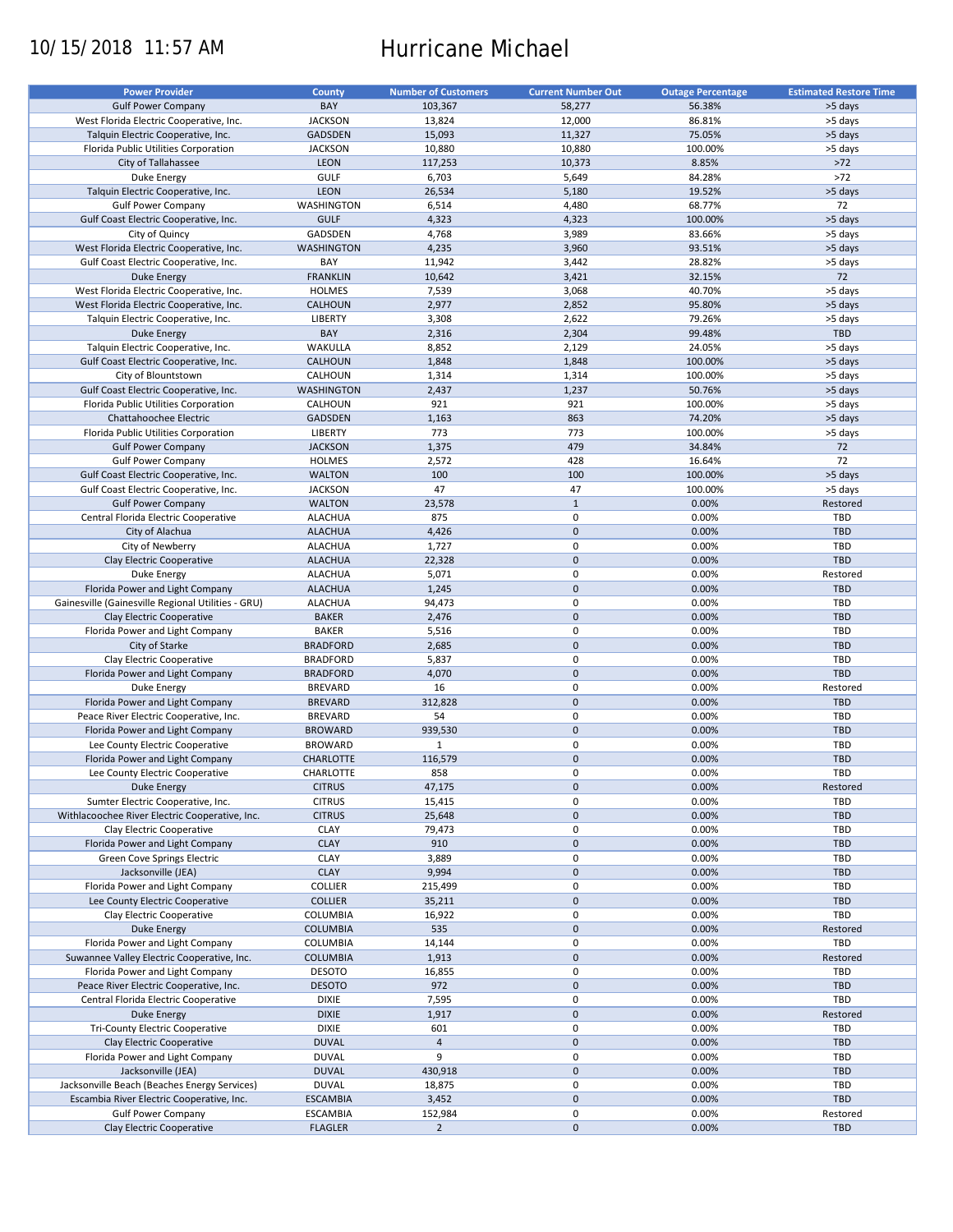## 10/15/2018 11:57 AM Hurricane Michael

| Duke Energy                                                  | <b>FLAGLER</b>                       | 17               | $\pmb{0}$                        | 0.00%          | Restored               |
|--------------------------------------------------------------|--------------------------------------|------------------|----------------------------------|----------------|------------------------|
| Florida Power and Light Company                              | <b>FLAGLER</b>                       | 59,608           | $\mathbf{0}$                     | 0.00%          | <b>TBD</b>             |
| City of Havana                                               | GADSDEN                              | 1,391            | 0                                | 0.00%          | Restored               |
|                                                              |                                      |                  |                                  |                |                        |
| Central Florida Electric Cooperative                         | <b>GILCHRIST</b>                     | 7,424            | $\mathbf 0$                      | 0.00%          | Restored               |
| Clay Electric Cooperative                                    | <b>GILCHRIST</b>                     | $\overline{4}$   | $\pmb{0}$                        | 0.00%          | <b>TBD</b>             |
| Duke Energy                                                  | <b>GILCHRIST</b>                     | 1,681            | $\mathbf 0$                      | 0.00%          | Restored               |
|                                                              |                                      |                  |                                  |                |                        |
| City of Moore Haven                                          | <b>GLADES</b>                        | 912              | $\pmb{0}$                        | 0.00%          | <b>TBD</b>             |
| Florida Power and Light Company                              | <b>GLADES</b>                        | 3,508            | $\mathbf 0$                      | 0.00%          | <b>TBD</b>             |
| Glades Electric Cooperative, Inc.                            | <b>GLADES</b>                        | 3,015            | $\pmb{0}$                        | 0.00%          | TBD                    |
|                                                              |                                      |                  |                                  |                |                        |
| Duke Energy                                                  | <b>HAMILTON</b>                      | 3,021            | $\mathbf 0$                      | 0.00%          | Restored               |
| Suwannee Valley Electric Cooperative, Inc.                   | <b>HAMILTON</b>                      | 3,786            | 0                                | 0.00%          | Restored               |
| City of Wauchula                                             | <b>HARDEE</b>                        | 2,734            | $\mathbf{0}$                     | 0.00%          | TBD                    |
|                                                              | HARDEE                               |                  | $\mathbf 0$                      | 0.00%          |                        |
| Duke Energy                                                  |                                      | 2,746            |                                  |                | Restored               |
| Florida Power and Light Company                              | <b>HARDEE</b>                        | 33               | $\mathbf 0$                      | 0.00%          | <b>TBD</b>             |
| Glades Electric Cooperative, Inc.                            | HARDEE                               | $\mathbf 0$      | $\pmb{0}$                        |                | TBD                    |
| Peace River Electric Cooperative, Inc.                       | <b>HARDEE</b>                        | 6,862            | $\mathbf 0$                      | 0.00%          | <b>TBD</b>             |
|                                                              |                                      |                  |                                  |                |                        |
| City of Clewiston                                            | <b>HENDRY</b>                        | 4,272            | $\pmb{0}$                        | 0.00%          | TBD                    |
| Florida Power and Light Company                              | <b>HENDRY</b>                        | 9,892            | $\mathbf 0$                      | 0.00%          | <b>TBD</b>             |
| Glades Electric Cooperative, Inc.                            | <b>HENDRY</b>                        | 3,530            | $\pmb{0}$                        | 0.00%          | <b>TBD</b>             |
|                                                              |                                      |                  |                                  |                |                        |
| Lee County Electric Cooperative                              | <b>HENDRY</b>                        | 892              | $\mathbf 0$                      | 0.00%          | <b>TBD</b>             |
| Duke Energy                                                  | <b>HERNANDO</b>                      | 11,823           | $\mathbf 0$                      | 0.00%          | Restored               |
| Sumter Electric Cooperative, Inc.                            | <b>HERNANDO</b>                      | 186              | $\mathbf 0$                      | 0.00%          | <b>TBD</b>             |
|                                                              |                                      |                  |                                  |                |                        |
| Withlacoochee River Electric Cooperative, Inc.               | <b>HERNANDO</b>                      | 83,034           | $\mathbf 0$                      | 0.00%          | <b>TBD</b>             |
| <b>Duke Energy</b>                                           | <b>HIGHLANDS</b>                     | 54,128           | $\mathbf 0$                      | 0.00%          | Restored               |
| Florida Power and Light Company                              | <b>HIGHLANDS</b>                     | 519              | $\mathbf 0$                      | 0.00%          | TBD                    |
|                                                              |                                      |                  |                                  |                |                        |
| Glades Electric Cooperative, Inc.                            | <b>HIGHLANDS</b>                     | 7,321            | $\mathbf 0$                      | 0.00%          | <b>TBD</b>             |
| Peace River Electric Cooperative, Inc.                       | <b>HIGHLANDS</b>                     | 376              | 0                                | 0.00%          | TBD                    |
| <b>Duke Energy</b>                                           | HILLSBOROUGH                         | 24               | $\mathbf 0$                      | 0.00%          | Restored               |
|                                                              |                                      |                  |                                  |                |                        |
| Peace River Electric Cooperative, Inc.                       | HILLSBOROUGH                         | 1,159            | $\pmb{0}$                        | 0.00%          | <b>TBD</b>             |
| Tampa Electric Company                                       | HILLSBOROUGH                         | 633,079          | $\mathbf 0$                      | 0.00%          | Restored               |
| Choctawhatchee Electric Cooperative                          | <b>HOLMES</b>                        | 293              | $\pmb{0}$                        | 0.00%          | Restored               |
|                                                              |                                      |                  |                                  |                |                        |
| City of Vero Beach                                           | <b>INDIAN RIVER</b>                  | 35,030           | $\mathbf 0$                      | 0.00%          | <b>TBD</b>             |
| Florida Power and Light Company                              | <b>INDIAN RIVER</b>                  | 57,796           | 0                                | 0.00%          | TBD                    |
| Peace River Electric Cooperative, Inc.                       | <b>INDIAN RIVER</b>                  | 216              | $\mathbf 0$                      | 0.00%          | <b>TBD</b>             |
|                                                              |                                      |                  |                                  |                |                        |
| Duke Energy                                                  | <b>JEFFERSON</b>                     | 4,829            | 0                                | 0.00%          | Restored               |
| <b>Tri-County Electric Cooperative</b>                       | <b>JEFFERSON</b>                     | 3,547            | $\mathbf 0$                      | 0.00%          | Restored               |
|                                                              |                                      |                  | $\pmb{0}$                        | 0.00%          | TBD                    |
|                                                              |                                      |                  |                                  |                |                        |
| Central Florida Electric Cooperative                         | LAFAYETTE                            | 9                |                                  |                |                        |
| <b>Duke Energy</b>                                           | LAFAYETTE                            | 880              | $\mathbf 0$                      | 0.00%          | Restored               |
| Suwannee Valley Electric Cooperative, Inc.                   | LAFAYETTE                            | 3,252            | $\pmb{0}$                        | 0.00%          | Restored               |
|                                                              |                                      |                  |                                  |                |                        |
| <b>Tri-County Electric Cooperative</b>                       | LAFAYETTE                            | 51               | $\mathbf 0$                      | 0.00%          | <b>TBD</b>             |
| City of Leesburg                                             | LAKE                                 | 22,000           | $\pmb{0}$                        | 0.00%          | TBD                    |
| City of Mount Dora                                           | LAKE                                 | 5,706            | $\mathbf{0}$                     | 0.00%          | <b>TBD</b>             |
|                                                              |                                      |                  |                                  |                |                        |
| Clay Electric Cooperative                                    | LAKE                                 | 2,239            | $\pmb{0}$                        | 0.00%          | <b>TBD</b>             |
| <b>Duke Energy</b>                                           | LAKE                                 | 85,247           | $\mathbf{0}$                     | 0.00%          | Restored               |
|                                                              | LAKE                                 | 64,924           | $\pmb{0}$                        | 0.00%          | <b>TBD</b>             |
| Sumter Electric Cooperative, Inc.                            |                                      |                  |                                  |                |                        |
| Florida Power and Light Company                              | LEE                                  | 266,497          | $\mathbf 0$                      | 0.00%          | <b>TBD</b>             |
| Lee County Electric Cooperative                              | LEE                                  | 179,084          | $\pmb{0}$                        | 0.00%          | <b>TBD</b>             |
|                                                              | <b>LEON</b>                          | 66               | $\mathbf 0$                      | 0.00%          | Restored               |
| Duke Energy                                                  |                                      |                  |                                  |                |                        |
| Central Florida Electric Cooperative                         | LEVY                                 | 17,513           | $\mathbf 0$                      | 0.00%          | Restored               |
| City of Williston                                            | LEVY                                 | 1,462            | $\mathbf 0$                      | 0.00%          | <b>TBD</b>             |
| Clay Electric Cooperative                                    | LEVY                                 | 712              | 0                                | 0.00%          | TBD                    |
|                                                              |                                      |                  |                                  |                |                        |
| Duke Energy                                                  | LEVY                                 | 3,840            | $\mathbf 0$                      | 0.00%          | Restored               |
| Sumter Electric Cooperative, Inc.                            | LEVY                                 | 1,605            | 0                                | 0.00%          | TBD                    |
| Duke Energy                                                  | <b>MADISON</b>                       | 4,037            | $\mathbf 0$                      | 0.00%          | Restored               |
|                                                              |                                      |                  |                                  |                |                        |
| <b>Tri-County Electric Cooperative</b>                       | <b>MADISON</b>                       | 7,000            | 0                                | 0.00%          | Restored               |
| Florida Power and Light Company                              | MANATEE                              | 188,203          | $\mathbf 0$                      | 0.00%          | <b>TBD</b>             |
| Peace River Electric Cooperative, Inc.                       | MANATEE                              | 26,510           | 0                                | 0.00%          | TBD                    |
|                                                              |                                      |                  |                                  |                |                        |
| Central Florida Electric Cooperative                         | <b>MARION</b>                        | 9                | $\pmb{0}$                        | 0.00%          | <b>TBD</b>             |
| Clay Electric Cooperative                                    | <b>MARION</b>                        | 16,301           | 0                                | 0.00%          | TBD                    |
| Duke Energy                                                  | <b>MARION</b>                        | 66,784           | $\mathbf 0$                      | 0.00%          | Restored               |
|                                                              |                                      |                  |                                  |                |                        |
| Ocala (Ocala Electric Utility)                               | <b>MARION</b>                        | 49,955           | $\pmb{0}$                        | 0.00%          | TBD                    |
| Sumter Electric Cooperative, Inc.                            | <b>MARION</b>                        | 57,949           | $\mathbf 0$                      | 0.00%          | <b>TBD</b>             |
| Florida Power and Light Company                              | <b>MARTIN</b>                        | 94,739           | $\pmb{0}$                        | 0.00%          | <b>TBD</b>             |
|                                                              |                                      |                  |                                  |                |                        |
| Florida Power and Light Company                              | MIAMI-DADE                           | 1,138,406        | $\pmb{0}$                        | 0.00%          | <b>TBD</b>             |
| Homestead                                                    | MIAMI-DADE                           | 23,086           | $\pmb{0}$                        | 0.00%          | <b>TBD</b>             |
| Florida Keys Electric Cooperative                            | <b>MONROE</b>                        | 31,941           | $\mathbf 0$                      | 0.00%          | <b>TBD</b>             |
|                                                              |                                      |                  |                                  |                |                        |
| Florida Power and Light Company                              | <b>MONROE</b>                        | 94               | $\pmb{0}$                        | 0.00%          | <b>TBD</b>             |
| <b>Keys Energy Services</b>                                  | <b>MONROE</b>                        | 30,000           | $\mathbf 0$                      | 0.00%          | TBD                    |
| Florida Power and Light Company                              | NASSAU                               | 22,701           | $\pmb{0}$                        | 0.00%          | TBD                    |
|                                                              |                                      |                  |                                  |                |                        |
| Florida Public Utilities Corporation                         | NASSAU                               | 15,989           | $\pmb{0}$                        | 0.00%          | Restored               |
| Okefenoke Rural Electric Membership Corporation              | NASSAU                               | 6,988            | $\pmb{0}$                        | 0.00%          | TBD                    |
| Choctawhatchee Electric Cooperative                          | <b>OKALOOSA</b>                      | 15,795           | $\pmb{0}$                        | 0.00%          | Restored               |
|                                                              |                                      |                  |                                  |                |                        |
| <b>Gulf Power Company</b><br>Florida Power and Light Company | <b>OKALOOSA</b><br><b>OKEECHOBEE</b> | 94,172<br>20,142 | $\pmb{0}$<br>$\mathsf{O}\xspace$ | 0.00%<br>0.00% | Restored<br><b>TBD</b> |